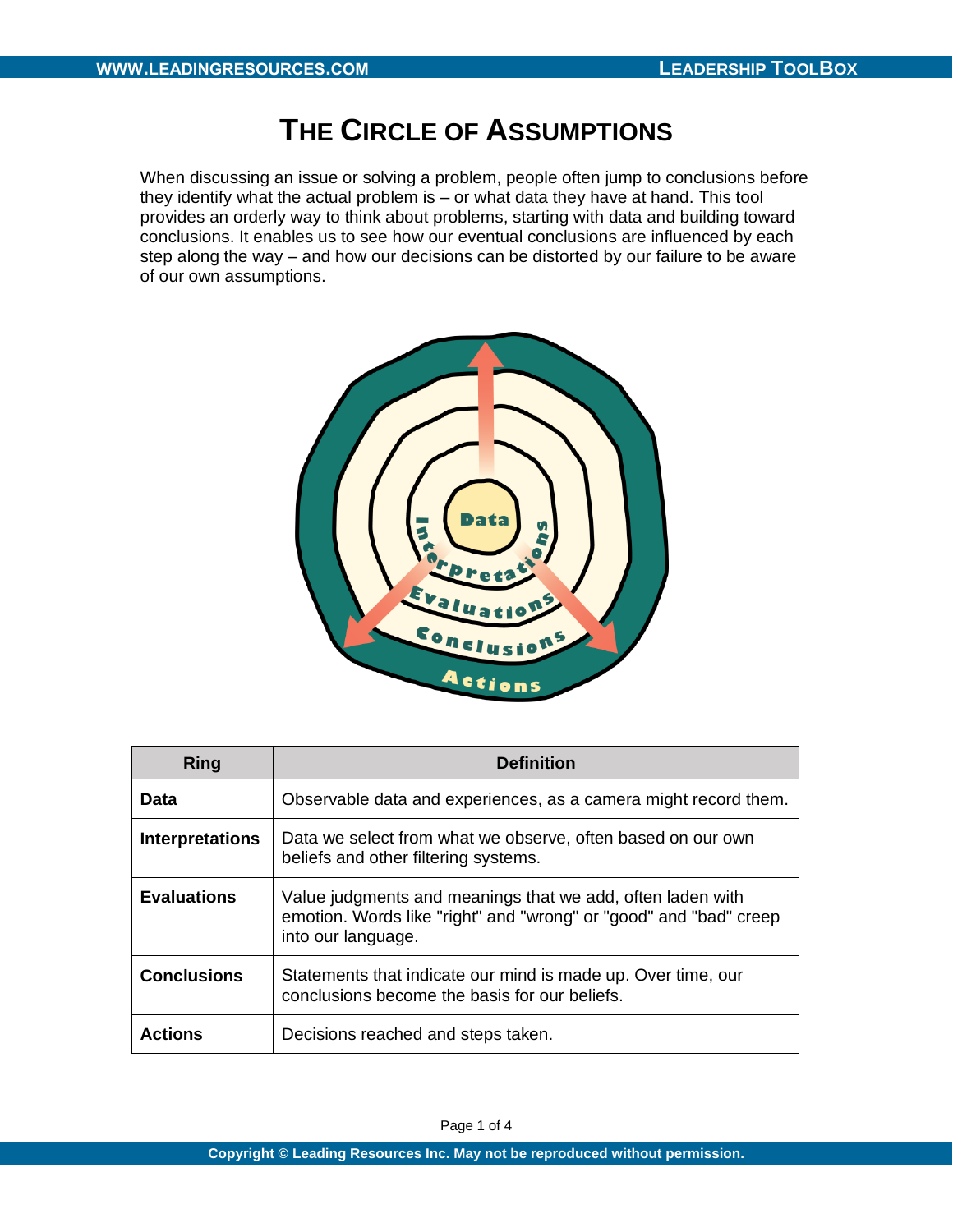The Circle of Assumptions reminds us that as we move from data to conclusions, we make assumptions at each step along the way. Some of our assumptions may be wellreasoned; others may not. In order to have a productive conversation, we need to tease apart people's assumptions and identify what people really know, based on a logical, evidence-driven approach. The Circle of Assumptions teaches us to identify the relevant data before we reach decisions, to keep checking our assumptions, and to ask questions before we assert our conclusions.

In this context, it's useful to know that neuroscientists have identified two separate functions of the human brain. The reactive system is quick, impulsive, and intuitive, relying on emotions or habits to provide cues for what to do next. The reflective system is logical, analytical, deliberate, and methodical. Research in neuropsychology suggests that the brain can only use one system at a time for processing information and that the two systems are directed by different parts of the brain. The prefrontal cortex is more involved in the reflective system, and the basal ganglia and amygdala (more primitive parts of the brain, from an evolutionary perspective) are more involved in the reactive system.

Skillful facilitators need to be aware of these two distinct functions of the human brain as they try to help groups process complex information.

One way to do this is by asking questions to help people reflect on their assumptions. For example:

- "I understand that you've reached your own conclusions about what needs to be done to address this issue. Help me understand: What are some of the key pieces of information that led you to that conclusion?"
- "What are some alternative ways to interpret that information?"
- "What information, if we had it in our hands right now, might change our thinking about this issue?"
- "Let's take a moment to write down: What do we really know about the situation or the issue we're trying to address?"

These kinds of questions set the stage for other people to engage in similar self-scrutiny. When people focus on the assumptions they're making and the data that they're missing, it allows them to move forward with a more logical approach and agree on a common set of facts and assumptions.

Here's an example of how this can affect our communications:

Your boss is leading a discussion of the launch of a new software product. He's laying out the production schedule. One of your co-workers says, "If the launch is in 12 weeks, and we're still in the testing phase, then we're already two weeks behind schedule."

At that moment, your boss pulls out a project schedule and says: "If you look at our schedule, you'll see we're exactly where we planned to be. Because of our new supplier, we can get product in the stores in less than eight weeks. We're actually one week ahead of schedule."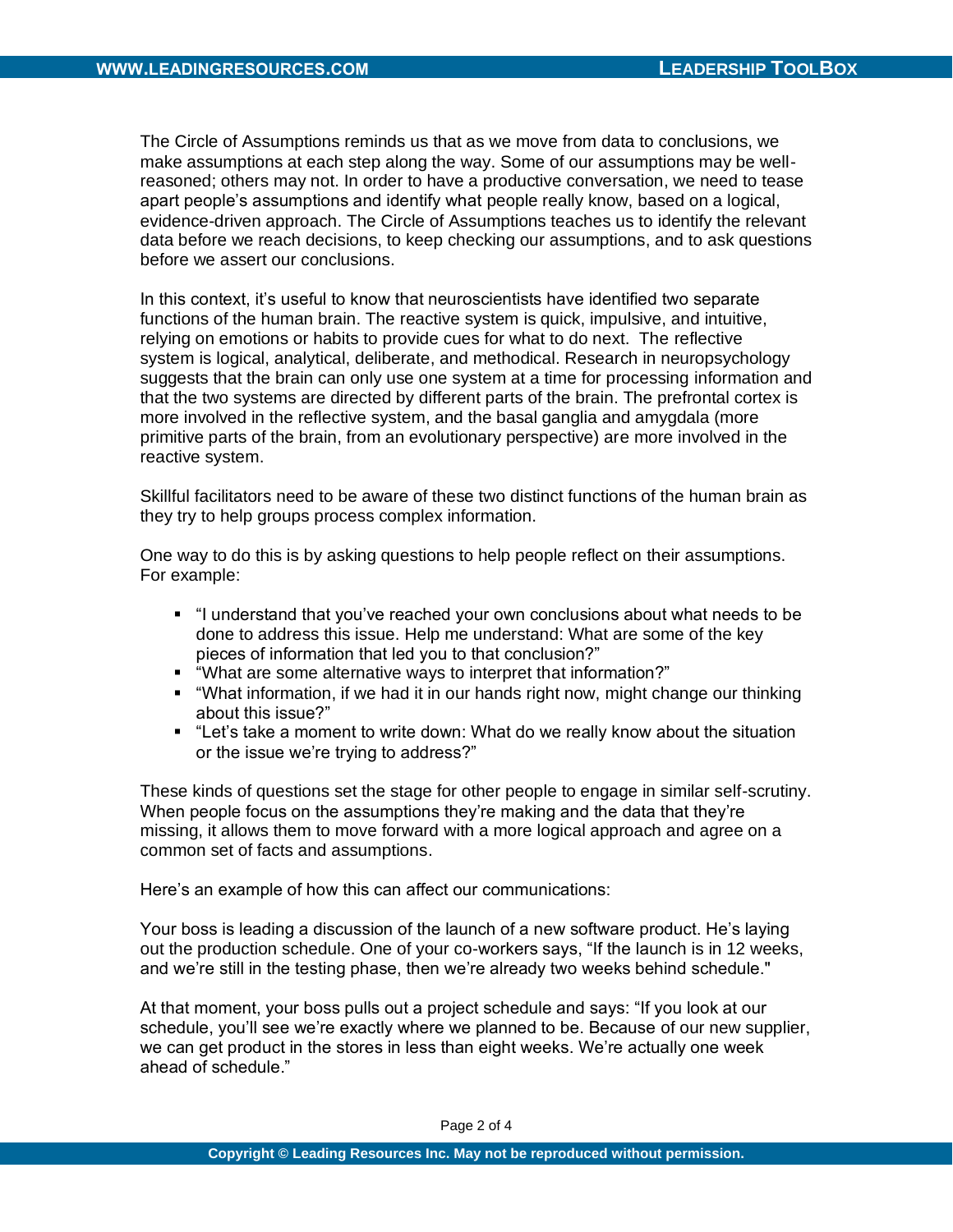As your co-worker looks away, you thank your lucky stars that you weren't the one to jump to conclusions and speak up so quickly!

## **How the Brain Works To Reinforce Assumptions**

Various mechanisms in our brains are thought to reinforce the assumptions we make – and lead us to sometimes make erroneous assumptions. Three of those mechanisms are briefly covered below:

- 1. Confirmation bias
- 2. Cognitive dissonance
- 3. Assumption of personal competence

Our brains are wired to search for, interpret and recall information that supports our previously-held beliefs, values and assumptions. This phenomenon, which psychologists refer to as "confirmation bias," causes us to ignore viewpoints that are not aligned with our own.

When we state a conclusion or make an assumption, and then hear data that doesn't support that assumption, it can trigger confirmation bias: we argue in support of our beliefs and disregard new information that is introduced. We can get caught in selfjustifying feedback loops, where we become blind to data that does not reinforce our previous statements or assumptions.

This tendency to filter out data that doesn't support our conclusions is linked to "cognitive dissonance," which occurs when we are confronted with two conflicting streams of thought. Coping with these contradictory experiences causes psychological stress. As a result, people weed out the evidence or avoid the information that causes the dissonance in order to bring down their levels of stress.

Another factor that's important to understand is the assumption of our own competence. In essence, we tend to perceive ourselves as more competent and infallible, not prone to error. This assumption of our competence is thought to have played an ancient role in our survival by helping early human beings feel in control – despite overwhelming odds. Today, it can result in self-justifying feedback loops, where we assume we know more than we do, or have more power to affect a situation than we do.

Here are some examples of assumptions at work:

- A management team is examining strategic options. The CEO says, "It all boils down to pricing. If our competitor cuts his prices by \$1, then we'll do the same. It's as simple as that." (In this case the assumption on the part of the CEO is that she sees all the relevant market factors. A second assumption is that pricing is the most important market driver, and that pricing flexibility is thus the only factor in question.)
- A team is developing options for a new product. The team leader says, "We've got the best minds we need in the room, right here. Let's hear your ideas. From there, we'll develop a plan." (In this case, the leader's assumption is that outside viewpoints would not add value. He could have said: "We want to get all the possibilities on the table. Who else should we talk to before we start narrowing our options?")